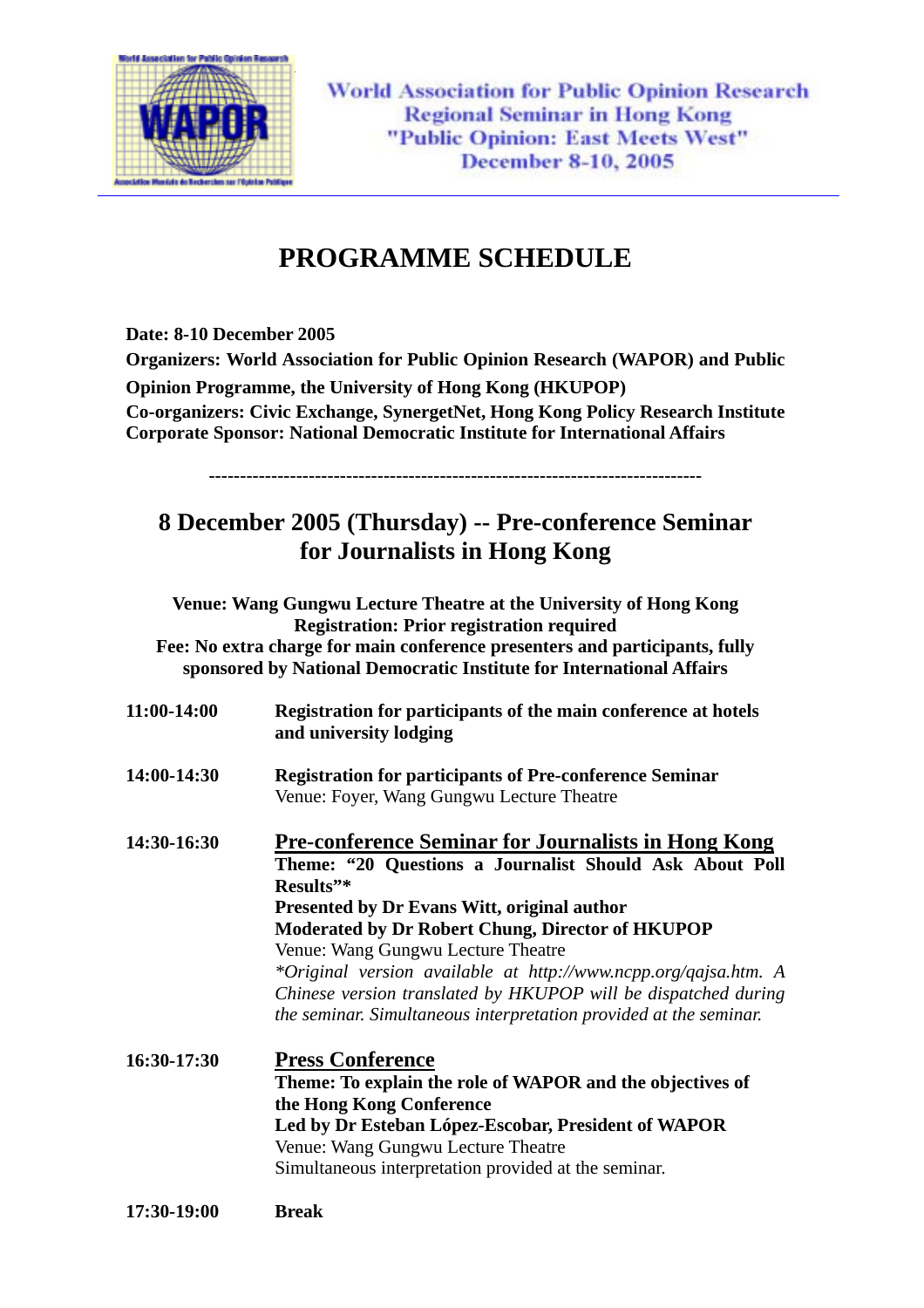

**19:00-21:30 Dinner Talk: "Public Opinion and Public Policies in Hong Kong" Presented by Ms Christine Loh, Chief Executive Officer of Civic Exchange**  Venue: Joseph's at the Graduate Restaurant – Western cuisine served in buffet style **------------------------------------------------------------------------------- 9 December 2005 (Friday) – Sessions 1-4 8:30-9:30 Registration**  Venue: Foyer, Wang Gungwu Lecture Theatre **9:30-11:00 Opening Ceremony and Session 1 Opening Address by Dr Esteban López-Escobar, President of WAPOR Keynote Speech "Developing Codes of Professional Ethics and** 

**Practices for Public Opinion Research" by Dr Kathleen A. Frankovic, Past President of the WAPOR Keynote Speech "Who's Afraid of Election Polls? Normative and Empirical Arguments for the Freedom of Pre-Election Surveys" by Dr Wolfgang Donsbach, Editor of International Journal of Public Opinion Research (IJPOR )** 

Venue: Wang Gungwu Lecture Theatre

**11:00-11:15 Tea Break** 

### **11:15-12:45 Parallel Sessions 2A, 2B, 2C, 2D**

| Presenter(s)                                                                                | Title of paper                                                                           |
|---------------------------------------------------------------------------------------------|------------------------------------------------------------------------------------------|
| Room A: Opinion Polling and Democratic Development: Experience from Different Countries (I) |                                                                                          |
| Robert T.Y. CHUNG, the University of Hong<br>Kong (Hong Kong)                               | Chair and discussant                                                                     |
| Mahar MANGAHAS, Social Weather Stations<br>(Philippines)                                    | Election Survey Freedom in the Philippines                                               |
| Francesca BOMBOKO, BERCI (Democratic<br>Republic of Congo)                                  | The Development and the Status of Public Opinion Poll in<br>Democratic Republic of Congo |
| Alejandro Moreno ALVAREZ*, Institutio<br>Tecnologico Autonomo de Mexico (Mexico)            | Public opinion polls and democratic development in Mexico                                |

*\* Papers presented in absentia*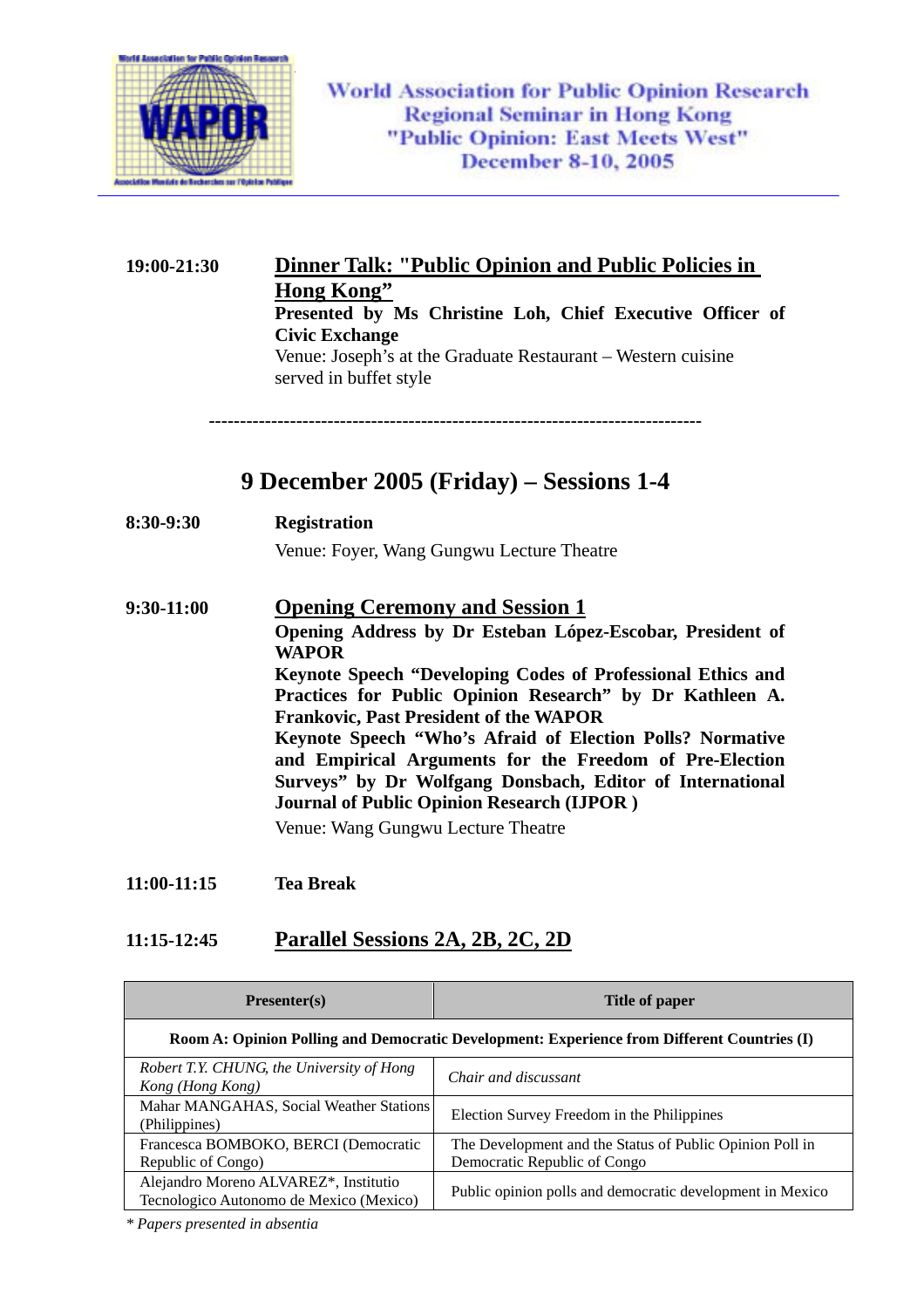

## **Parallel Sessions 2A, 2B, 2C, 2D (Continued)**

| Room B: Expression of Public Opinion Beyond Opinion Polling (I)                                      |                                                                                                                     |
|------------------------------------------------------------------------------------------------------|---------------------------------------------------------------------------------------------------------------------|
| Patricia MOY, University of Washington (USA)                                                         | Chair and discussant                                                                                                |
| Kimberly DOWNING, University of Cincinnati<br>(USA)                                                  | Using Focus Group Discussions to Understand U.S. Public<br>Perceptions of China                                     |
| CAI Jing, Fudan University (Mainland China)                                                          | Rumor: Public Opinion in the Shadow                                                                                 |
| Christina Yuqiong ZHOU                                                                               | An Analysis of Ten Opinion Leaders of Qiangguo Forum                                                                |
| Room C: The Interplay between Politics and Public Opinion in China: Top-down and Bottom-up Processes |                                                                                                                     |
| W.F. TANG, University of Pittsburgh (USA)                                                            | Chair and discussant                                                                                                |
| Daniela STOCKMANN, University of<br>Michigan (USA)                                                   | The New Chinese Media and Public Opinion: Adaptation of a<br>Propaganda Machine or Instrument for Political Change  |
| Liying REN, University of Pittsburgh (USA)                                                           | and Polling: Can Opinion Polls<br>Influence<br>Government<br>Policy-making in China?                                |
| Room D: The Role of the Media in Shaping Public Opinion                                              |                                                                                                                     |
| David BOTTOMLEY, Asia Marketing Research<br>(Hong Kong)                                              | Chair and discussant                                                                                                |
| Floyd CIRULI, Ciruli Associates (USA)                                                                | Losing Control of the Agenda: Mainstream Media on the<br>Defensive                                                  |
| Laura Jing Jing TONG, City University of<br>Hong Kong (Hong Kong)                                    | AIDS Through The Eyes of Media: A Comparative Analysis of<br>AIDS Coverage in U.S. and Chinese Newspaper, 2001-2004 |
| Vincent P. WONG, Chad H. TENDLER, Ellen<br>P. CHAN, & Elaine Y. H. WONG, APCO Asia<br>(Hong Kong)    | New Dynamics in Media Coverage and Public Support among<br>Hong Kong Government Officials                           |

#### **12:45-14:00 Lunch**

Venue: Joseph's Restaurant at the Graduate House - Set lunch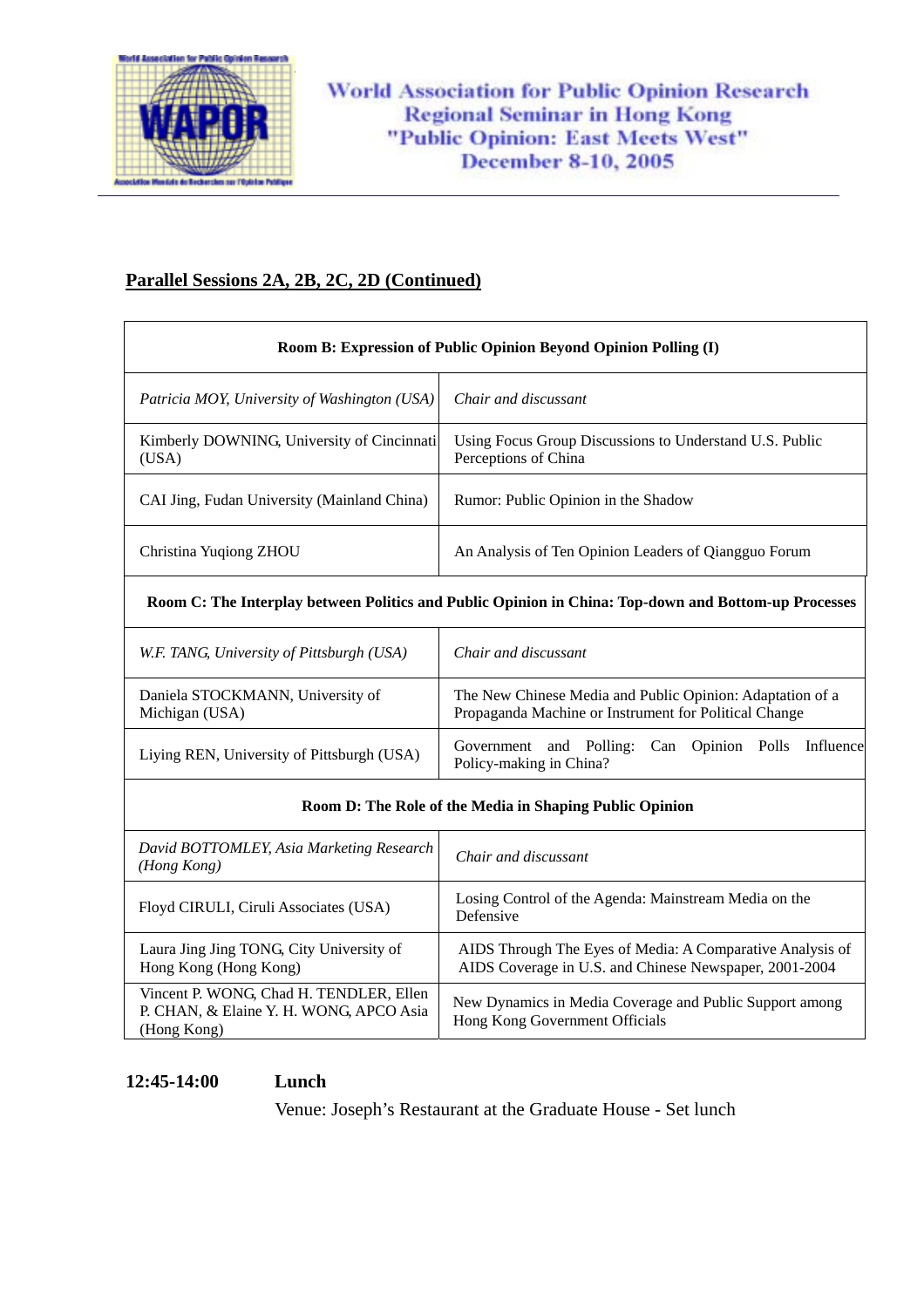

## **14:00-15:30 Parallel Sessions 3A, 3B, 3C**

| Presenter(s)                                                                                 | Title of paper                                             |
|----------------------------------------------------------------------------------------------|------------------------------------------------------------|
| Room A: Opinion Polling and Democratic Development: Experience from Different Countries (II) |                                                            |
| Christine LOH, Civic Exchange (Hong Kong)                                                    | Chair and Discussant                                       |
| Mariko TANIGAKI, University of Tokyo                                                         | The Development of Public Opinion Polls in Hong Kong: Its  |
| (Japan)                                                                                      | Impact on the Territory's Further Democratization          |
| Lars WILLNAT, George Washington                                                              | Media Use and Political Participation in Hong Kong,        |
| University (USA)                                                                             | Malaysia, and Indonesia                                    |
| BI Yantao, Hainan University (Mainland                                                       | Struggles over Controlling Public Opinion in China: A Case |
| China)                                                                                       | Study of Hainan Jinhai Issue                               |

#### **Room B: Expression of Public Opinion Beyond Opinion Polling (II)**

| Robert T.Y. CHUNG, the University of Hong<br>Kong (Hong Kong) | Chair and discussant                                         |
|---------------------------------------------------------------|--------------------------------------------------------------|
| LI Beiduo*, Shandong University (Mainland                     | Public Opinion on the Internet and the Democratic Process in |
| China)                                                        | Mainland China                                               |
| ZHAO Shan*, Communication University,                         | Network Public Opinion and the Development of Democratic     |
| Beijing, (Mainland China)                                     | <b>Politics</b>                                              |
| ZHOU Hengyu* and ZHAO Jing*, Tsinghua                         | Frame Confluence and Archetype Deposition in the Media       |
| University (Mainland China)                                   | Public Opinion                                               |

#### **Room C: Mapping Attitudes and Values**

| Esteban LOPEZ-ESCOBAR, University of<br>Navarra, Pamplona (Spain)        | Chair and discussant                                                                                                        |
|--------------------------------------------------------------------------|-----------------------------------------------------------------------------------------------------------------------------|
| Orlando J. PEREZ, Central Michigan<br>University (USA)                   | Does Corruption affect Democratic Values?: Analysis of<br>Results from the Latin American Public Opinion Project<br>(LAPOP) |
| W.F. TANG, University of Pittsburgh (USA)                                | Trust and Democracy in China                                                                                                |
| Nhu-Ngoc T. ONG <sup>*</sup> , University of California,<br>Irvine (USA) | <b>Attitudes Towards Democracy Among Asian Generations</b>                                                                  |

*\* Papers presented in absentia*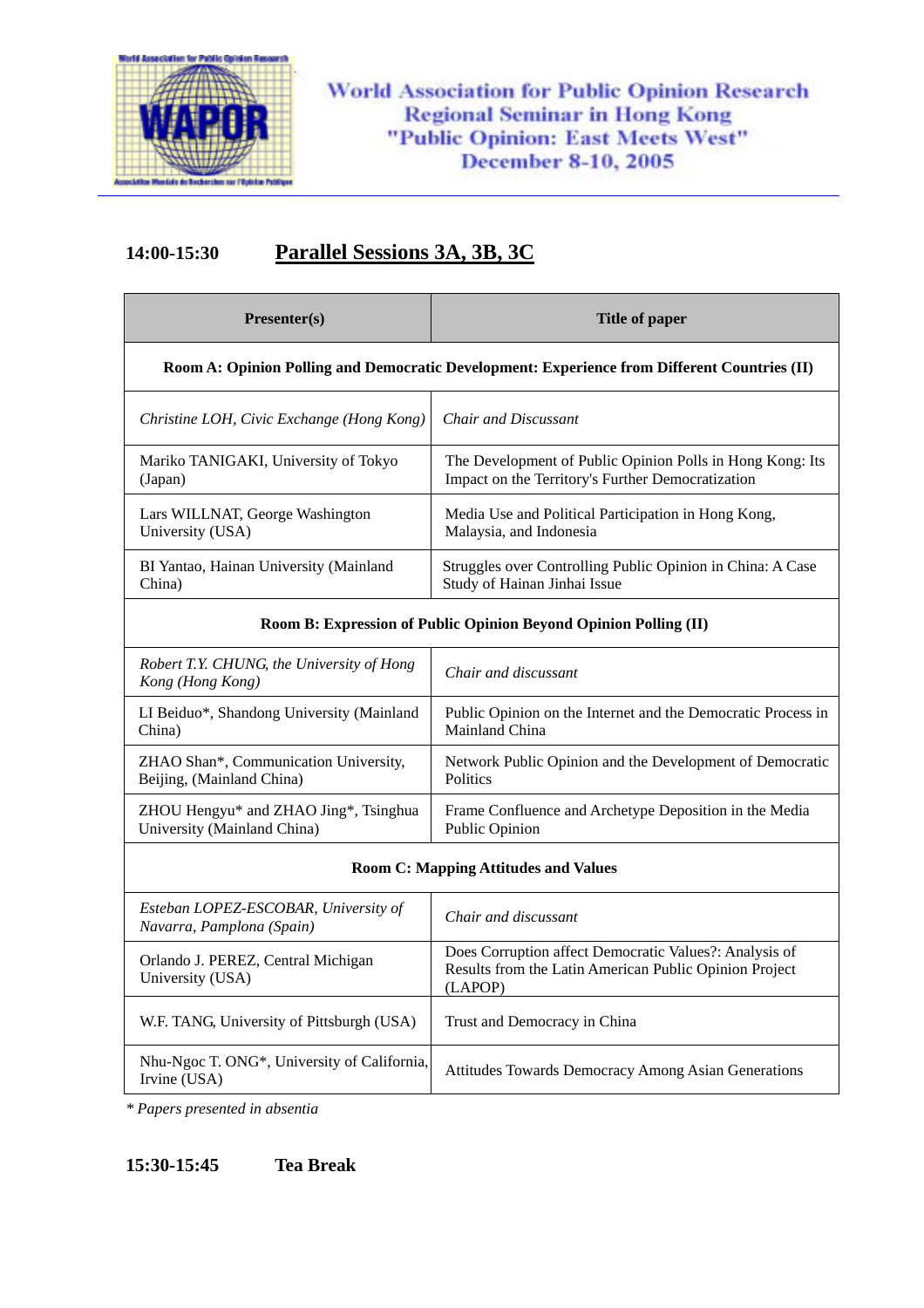

**World Association for Public Opinion Research Regional Seminar in Hong Kong** "Public Opinion: East Meets West" **December 8-10, 2005** 

## **15:45-17:15 Parallel Sessions 4A, 4B, 4C**

| Presenter(s)                                                                | <b>Title of paper</b>                                                                                                    |
|-----------------------------------------------------------------------------|--------------------------------------------------------------------------------------------------------------------------|
|                                                                             | Room A: Opinion Polling and Democratic Development: Experience from Different Countries (III)                            |
| Evans WITT (USA)                                                            | Chair and discussant                                                                                                     |
| Linda GUERRERO and Mahar MANGAHAS,<br>Social Weather Stations (Philippines) | Historical Development of Public Opinion Polling in the<br>Philippines                                                   |
| Yashwant DESHMUKH, Cvoter Foundation<br>(India)                             | Paper on the Indian Experience                                                                                           |
| Joseph THAVARAIA and Pradeep PEIRIS,<br>Social Indicator (Sri Lanka)        | History of Polling in Sri Lanka                                                                                          |
| Room B: Development of Opinion Polling in Taiwan                            |                                                                                                                          |
| Robert T.Y. CHUNG, the University of Hong<br>Kong (Hong Kong)               | Chair and discussant                                                                                                     |
| T.C. CHOU*, United Daily News (Taiwan)                                      | Development of Media Polls in Taiwan                                                                                     |
| YU Ching-hsin*, National Chengchi<br>University (Taiwan)                    | Academic Polling in Taiwan                                                                                               |
| WANG Yeh-Diing*, TVBS (Taiwan)                                              | Exit Polls in Taiwan                                                                                                     |
| Room C: The AsiaBarometer as an Instrument of Gauging Where Asia is Heading |                                                                                                                          |
| Takashi INOGUCHI, Zen-U Lucian HOTT<br>(Japan)                              | Chair                                                                                                                    |
| Daniel C. TSANG, University of California,<br>Irvine (USA)                  | <i>Discussant</i>                                                                                                        |
| Shigeto SONODA, Waseda University (Japan)                                   | Emerging Urban New Middle Class and "East Asian<br>Community": An Analysis of AsiaBarometer 2004 and Its<br>Implications |
| Kazufumi MANABE, Kwansei Gakuin<br>University (Japan)                       | Data Analysis of the AsiaBarometer Survey: Methodological<br>Discussions and Exploratory Data Analyses                   |
| Shiro HARADA, The University of Tokyo<br>(Japan)                            | Cambodia in AsiaBarometer2004: Description and<br>Interpretation of Its Uniqueness                                       |
| Lydia Yu JOSE*, Ateneo de Manila University<br>(Philippines)                | Filipino and Japanese Satisfaction with the Democratic System                                                            |

*\* Papers presented in absentia*

## **17:15-19:00 Break and travel to Causeway Bay by shuttle bus**

## **19:00-21:30 Dinner**  Venue: Hak Ka Hut, Causeway Bay – Chinese cuisine, served in set menu style.

**-------------------------------------------------------------------------------**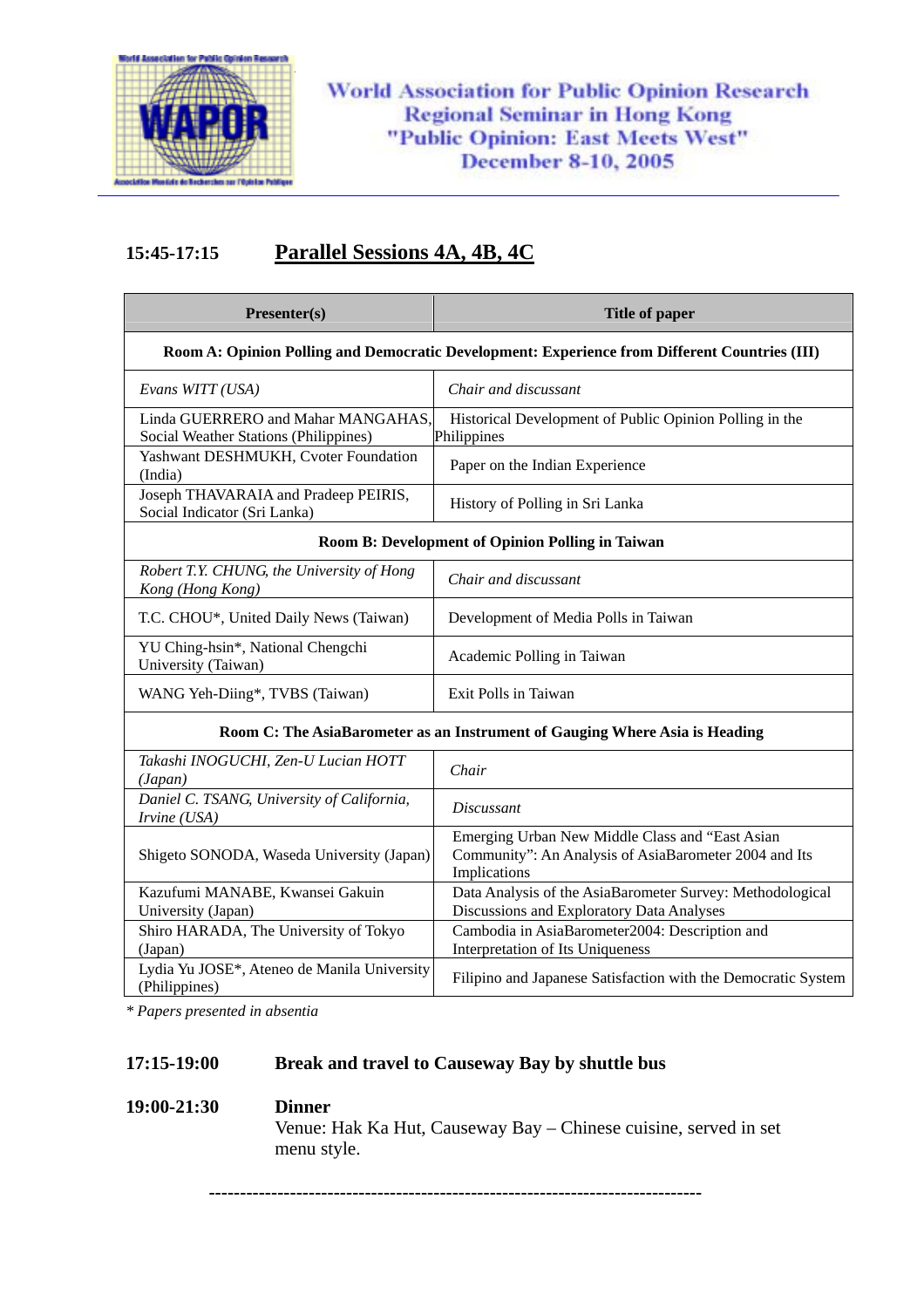

# **10 December 2005 (Saturday) – Sessions 5-6**

**8:30-9:30 Registration** 

Venue: Foyer, Wang Gungwu Lecture Theatre

**9:30-11:00 Session 5: Special Panel Session on World Trade Organization from the Perspective of International Public Opinion Led by an international panel of speakers who would present findings from Czech Republic, Egypt, Hong Kong, India, Macau, Mexico, Philippines, Russia, Sri Lanka and USA. Discussant: Mr Chow Sung Ming, Representative from Oxfam Hong Kong**  Venue: Wang Gungwu Lecture Theatre Simultaneous interpretation provided at the seminar. Members of the press will also be invited.

#### **11:00-11:15 Tea Break**

### **11:15-12:45 Parallel Sessions 6A, 6B, 6C**

| $Presenter(s)$                                                                                                      | <b>Title of paper</b>                                                                                                          |
|---------------------------------------------------------------------------------------------------------------------|--------------------------------------------------------------------------------------------------------------------------------|
| Room A: National, Regional and Global Issues (I)                                                                    |                                                                                                                                |
| Esteban LOPEZ-ESCOBAR, University of<br>Navarra, Pamplona (Spain)                                                   | Chair and discussant                                                                                                           |
| Christian Michael C. ENTOMA, Social<br><b>Weather Stations (Philippines)</b>                                        | Filipino Attitudes Towards Women's Participation in<br>Governance                                                              |
| Daniel C. TSANG, University of California,<br>Irvine (USA)                                                          | Public Opinion Data Archiving and Sharing in Asia                                                                              |
| Gerardo SANDOVAL, Vladymir Joseph<br>LICUDINE, and Aileen Rachelle RABAGO,<br>Social Weather Stations (Philippines) | SWS Telephone Surveys During the Estrada Administration                                                                        |
| Joseph THAVARJA and Pradeep PEIRIS,<br>Social Indicator (Sri Lanka)                                                 | The Lanka 'Post Conflict Voter' Unveiled – Some Reflections<br>on Opinion Polling of the Sri Lanka Voter in a Crucial Election |